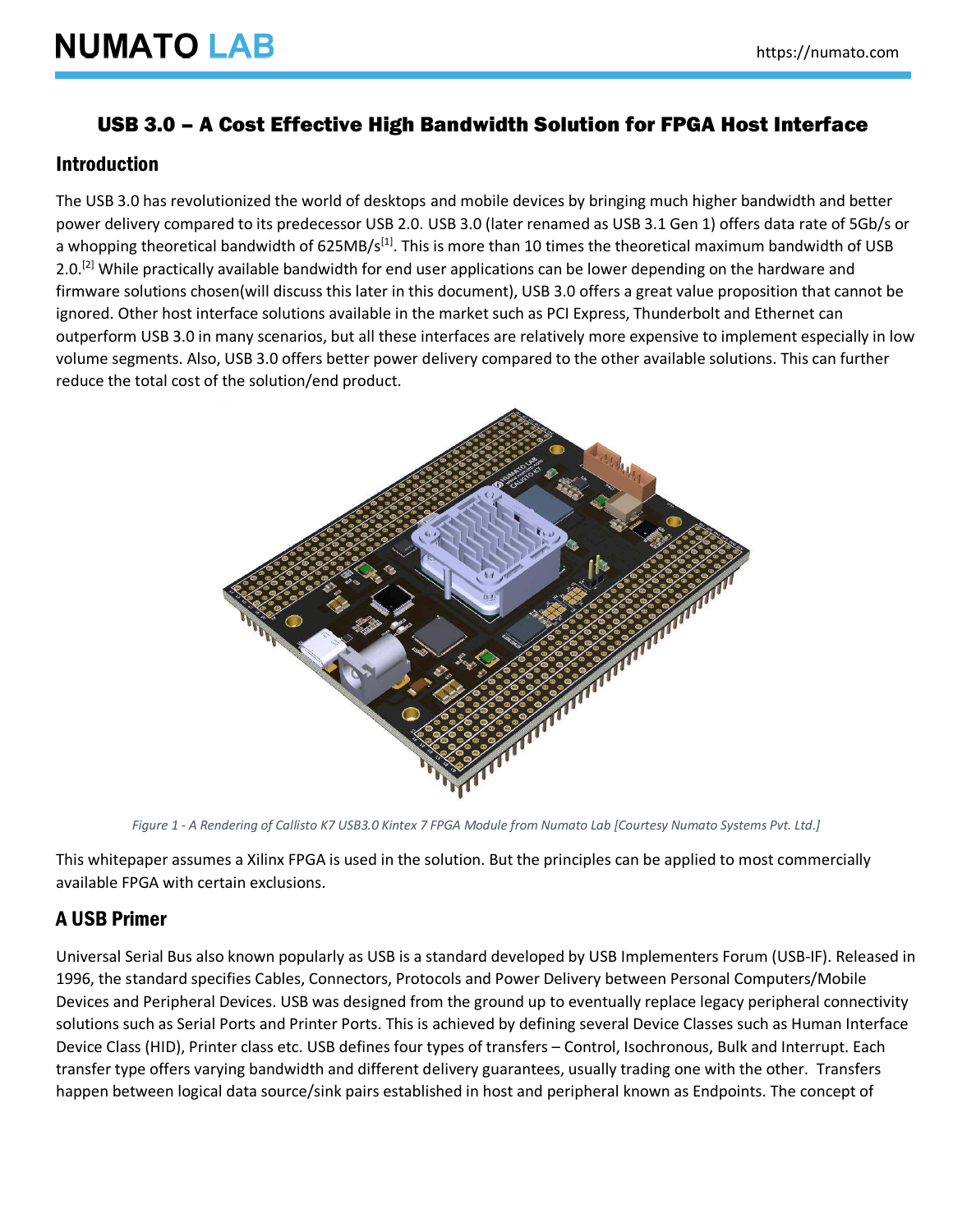Endpoint offers easy segregation of traffic and allows multiple agents on the Host and Device communicate transparently despite the fact that USB has only one pair of RX/TX physical channels to share. A logical connection between a pair of corresponding Endpoints on Host and Device is known as a Pipe. Host agents such as applications and drivers can open a Pipe to the peripheral device and do reads and write to move data. Endpoints are grouped in to Interfaces that represent part of a device function. For example, USB CDC class devices use control Endpoints for enumeration and device management, Interrupt Endpoints for event notifications and Bulk Endpoints for data transfer. Certain devices support more than one function and are called composite devices.

USB 3.0 is the third revision of USB specification rolled out by USB Implementers Forum which supersedes USB 2.0. USB 3.0 offers lots of improvements in bandwidth, power management and delivery, efficient bus usage etc. USB 3.0 connector defines a pair of USB2.0 compatible signals (D+/D-) to ensure that USB 3.0 hosts are compatible with USB2.0 legacy devices. The SuperSpeed transmitter and receiver differential pairs provides the 5.0Gbps channel for USB3.0 "SuperSpeed" data transfers. As one can see later in the document, availability of a USB 2.0 interface on the same connector is very useful for designs containing FPGA device as it provides a sideband mechanism to provide other services such as FPGA configuration, Board health monitoring services, Power supply configuration etc… without sacrificing bandwidth on the USB3.0 channel. USB 2.0 can also be used as a fallback channel when the upstream host or hub that does not support USB3.0. Examples of utilizing the USB2.0 channel for other purposes is explained elsewhere in this document. USB 3.0 was renamed to USB 3.1 Gen 1 in July 2013. USB 3.1 Gen 2 specification defines a "SuperSpeed+" transfer mode at a rate of 10Gbps. USB 3.2 is in the horizon that offers up to 20Gbps over two lanes on a USB Type C connector.

## Why Choose USB 3.0

Of all the potentially available host interface options, why should a system designer choose USB 3.0? Some of the reasons for and against USB3.0 are summarized in the table below.

| <b>Technology</b>  | Good                                                                                                                                                                                                                                                                                    | Not so good                                                                                                                        |
|--------------------|-----------------------------------------------------------------------------------------------------------------------------------------------------------------------------------------------------------------------------------------------------------------------------------------|------------------------------------------------------------------------------------------------------------------------------------|
| <b>USB 3.0</b>     | High bandwidth at disposal<br>$\overline{\phantom{a}}$<br>USB 2.0 available on same connector and can be<br>$\bar{a}$<br>used as sideband<br>Relatively inexpensive<br>$\overline{\phantom{a}}$<br>Off-the-shelf solutions available<br>$\bar{a}$<br>Better power delivery<br>$\bar{a}$ | Superspeed differential signals are<br>quite fast and special care must be<br>taken while designing hardware                       |
| <b>USB 2.0</b>     | Large variety of off-the-shelf solutions available<br>$\overline{\phantom{a}}$<br>Very inexpensive<br>$\overline{\phantom{a}}$<br>Power delivery available                                                                                                                              | Limited bandwidth<br>$\sim$                                                                                                        |
| <b>PCI Express</b> | Very high bandwidth<br>$\overline{\phantom{a}}$<br>Flexible bandwidth by adding additional lanes                                                                                                                                                                                        | Very careful hardware design<br>÷,<br>required<br>Not very mobile<br>$\sim$                                                        |
| <b>Thunderbolt</b> | Very high bandwidth                                                                                                                                                                                                                                                                     | No off-the-shelf solutions available<br>$\sim$                                                                                     |
| <b>Ethernet</b>    | Large number of off-the-shelf solutions available                                                                                                                                                                                                                                       | Higher latency<br>$\overline{\phantom{a}}$<br>Power delivery only available<br>$\bar{a}$<br>through specialized equipment<br>(PoE) |
| Wi-Fi              | Wireless                                                                                                                                                                                                                                                                                | Higher latency<br>$\overline{\phantom{a}}$<br>Limited bandwidth<br>$\overline{\phantom{a}}$<br>No power delivery                   |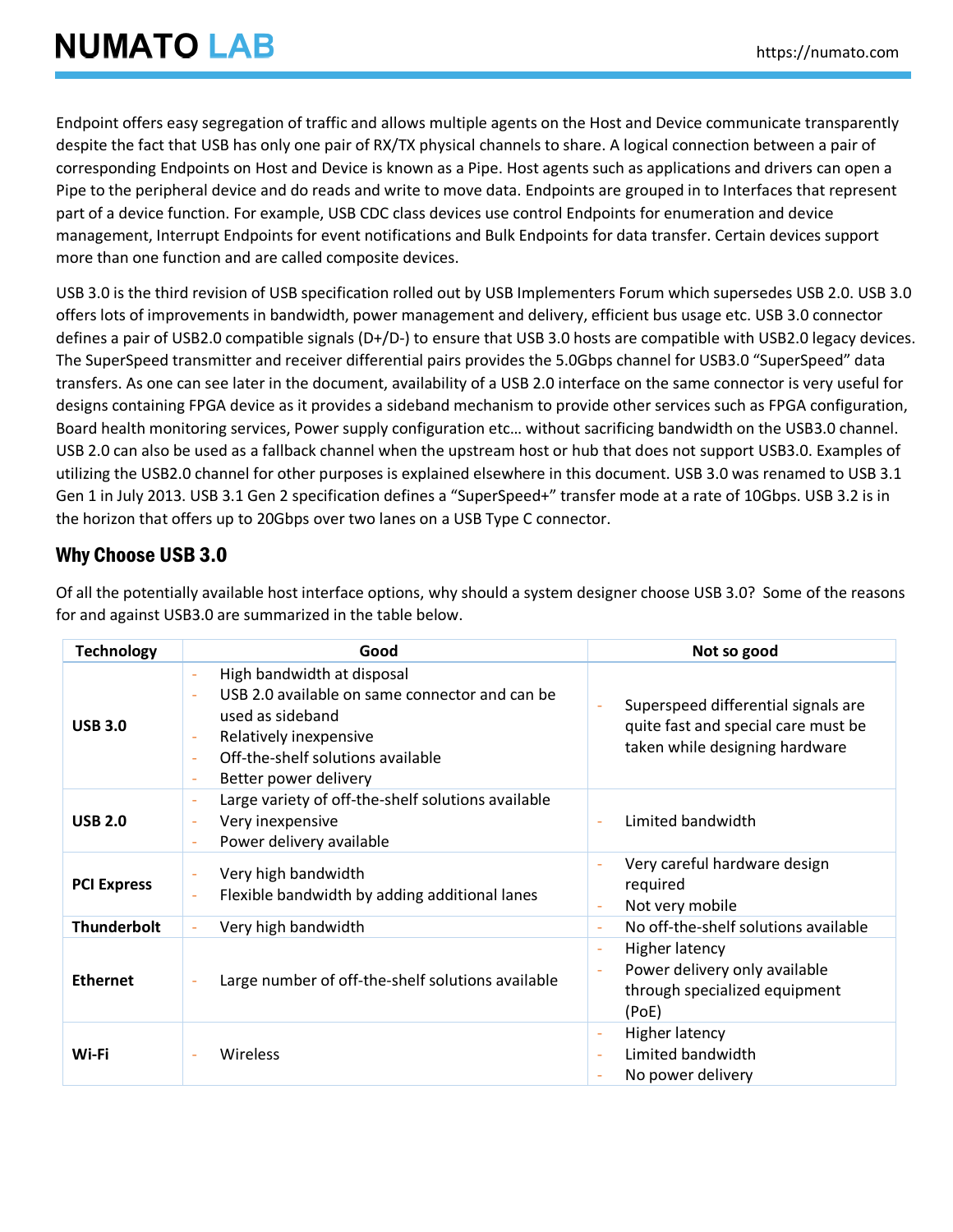As the table summarizes, USB 3.0 stands out in the crowd as one of the best solutions available today for low latency, high bandwidth, low cost FPGA host interface.

### Selecting an Optimal USB 3.0 Solution

As of writing this document, there are several USB 3.0 options to choose from. Depending on the needs of the system, cost and other factors one or the other may be better suited for a specific design. A few of the options are listed below.

- 1. Use USB 3.0 Physical Layer transceiver with PIPE interface such as TI TUSB1310
- 2. Use a FPGA with dedicated USB 3.0 peripheral device (Example, Xilinx Zynq Ultrascale+  $\text{[3]}$ )
- 3. Use a general-purpose USB 3.0 peripheral controller such as Cypress EZ-USB® FX3™
- 4. Use a USB 3.0 FIFO bridge solution such as FTDI FT60X

We continue analyzing option 4 (using an off-the-shelf USB 3.0 FIFO bridge) for the reasons listed below. Readers may find other options better suited for their specific scenarios based on the specific design, cost and time to market needs. Researching those options are left to the reader.

- USB 3.0 FIFO bridges works transparently. Usually no knowledge of underlying USB protocol is required.
- Available off-the-shelf and inexpensive
- Takes up minimal resources on the FPGA. Thus, making most of the FPGA resources available to user design.
- USB 3.0 FIFO bridges are fully stand alone and no firmware development efforts required

#### A Proposed Solution using FTDI FT601 and FT2232H

A fully functional FPGA Host Interface solution can be designed by using the following devices.

- FTDI FT601 USB 3.0 FIFO Bridge as the main data pipe
- FTDI FT2232H connected to the USB 2.0 interface through a USB hub as sideband bridge
- Microchip USB2422 USB 2.0 hub for making the USB2.0 link available to both FT601 and FT2232H

FTDI FT600 offers an easy to use USB 3.0 FIFO bridge interface that can be integrated to designs with minimal complexity. It has two upstream interfaces, a USB 3.0 interface and a USB2.0 interface. In normal configurations, the USB 2.0 upstream interface is connected to the USB2.0 signals (D+/D-) of the upstream USB C connector as shown in figure 2.



*Figure 2 - Suggested FT60x upstream connection by manufacturer (Courtesy Future Technology Devices International Ltd [4])*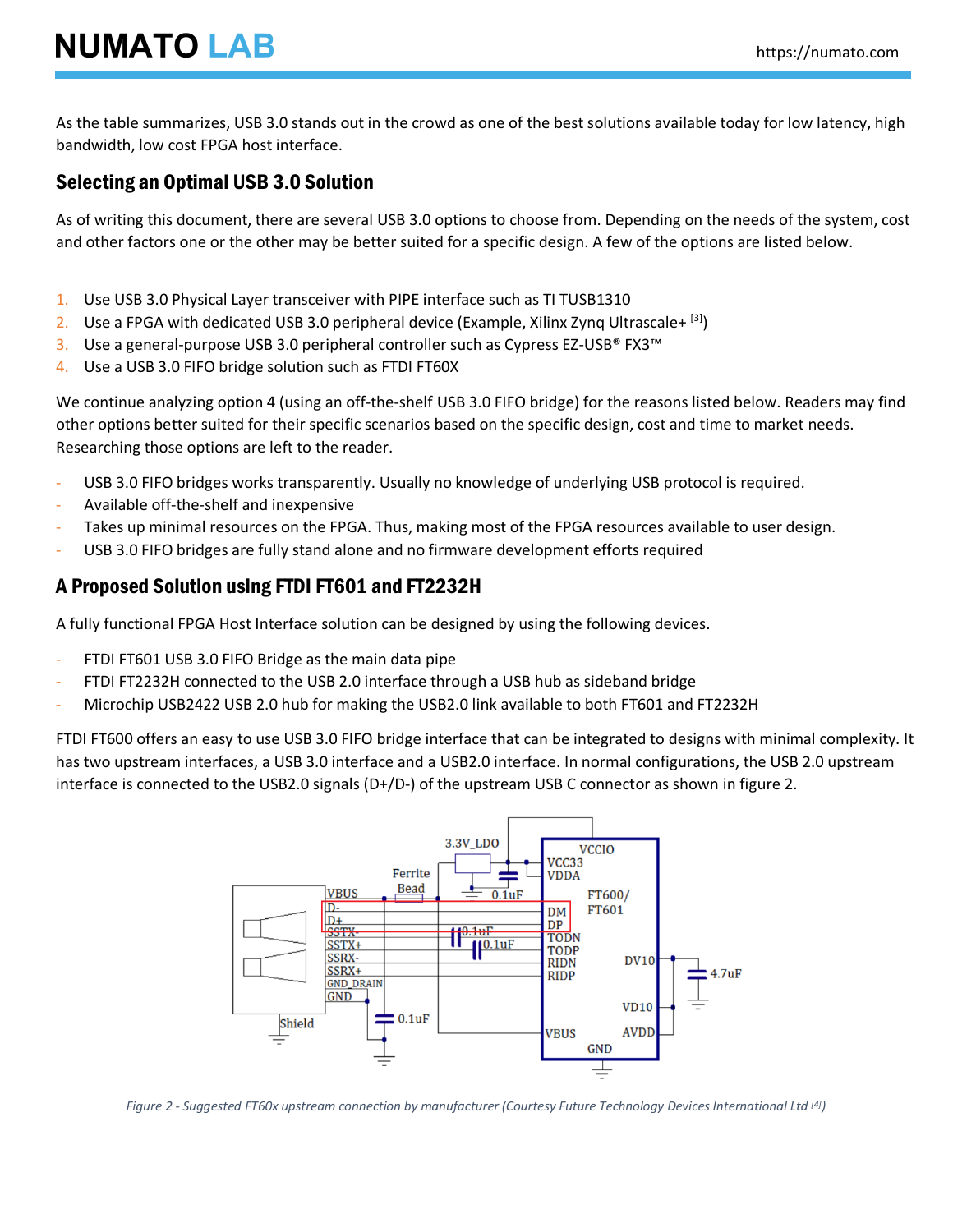# **NUMATO LAB**

But in the proposed FPGA host interface scheme, instead of connecting the USB 2.0 signals (D+/D-) directly to the upstream connector, a USB hub (USB2422 – A 2-Port USB 2.0 Hi-Speed Hub Controller from Microchip Technologies) is inserted in between. This allows the USB2.0 bus available on USB C connector to be shared between FT601 and the FT2232H USB 2.0 FIFO bridge acting as the sideband processor (See figure 3 below). In this scheme, the SPI signals available on FT2232H Bus A are connected to the SPI bus used for FPGA configuration. A General Purpose IO on this bus is also connected to PROG\_B of the FPGA to allow the host to reset the FPGA. Optionally, additionally available General Purpose IOs on FT2232H can be used to monitor the FPGA configuration progress by observing the DONE signal.



*Figure 3 - A proposed USB3.0 Host Interface Solution using FT601*

Another possibility is to connect FT2232 Bus A to JTAG interface of FPGA to access the FPGA's JTAG state machine directly. This way, a host software/script can use this interface to program and test the solution. The FT2232H Bus B could be used for UART interface for debugging or user interface which can be very useful during development phase.

As for the USB 3.0 side of the picture, the FT601 provides a 32-bit FIFO interface to the FPGA which can run at maximum of 100MHz. So, the theoretical maximum bandwidth which can be extracted using FT601 would be 100 MHz \* 32 bits / 8 bitsper-byte = 400 MB/s, assuming a 4-byte transfer every clock cycle. The FTDI have practically tested the maximum bandwidth using FT601 up to 363.93 MB/s<sup>[5]</sup>. This amount of bandwidth enables many applications such as Full HD video streaming to/from FPGA, Data Acquisition, Software Defined Radio etc.

FT601 offers two main options for interfacing with FPGA: the 245 FIFO protocol and the Multi-channel FIFO protocol. The Multi-channel FIFO protocol provides 4 independent bulk IN/OUT endpoints to transfer. FT601 arbitrates fairly between the 4 channels so users can implement their designs without worrying about multiplexing data from multiple channels into a single USB bus themselves. Two general purpose I/Os are also available for any side-band usage, such as LED notifications, configuration signals etc. The D3XX driver and API provided by FTDI makes host software development easier [6].

## Conclusion

With wider market adoption, high usable bandwidth and great power delivery, USB 3.0 is a great choice when considering host interface options for your next FPGA solution design. Off the shelf solutions available from vendors such as FTDI and Cypress Semiconductors makes design and manufacturing much easier. Numato Lab has selected USB 3.0 as the host interface for several of their FPGA products due to aforementioned reasons. A list of Numato Lab's FPGA products can be found at [https://numato.com/.](https://numato.com/)